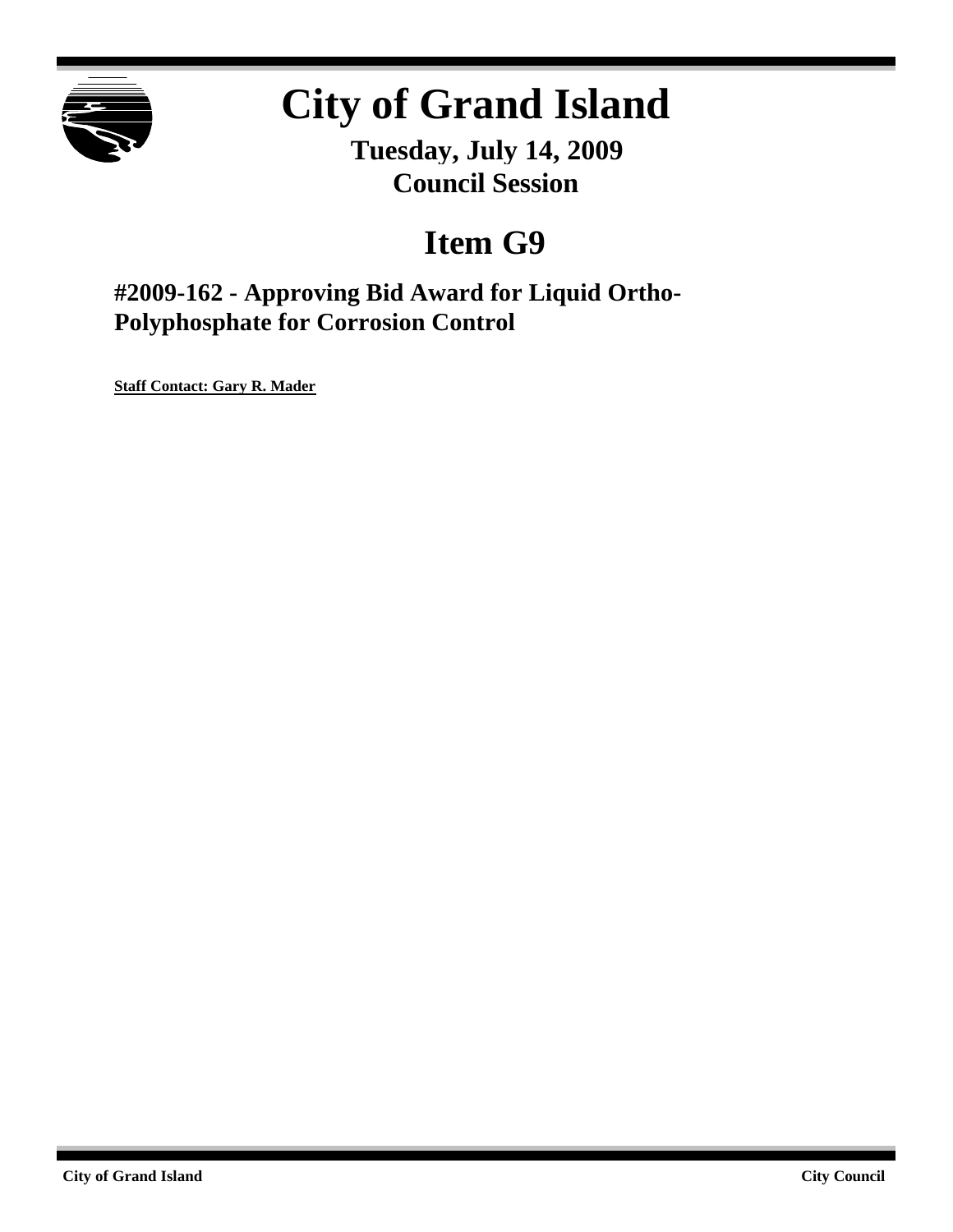# **Council Agenda Memo**

| From:                          | Gary R. Mader, Utilities Director<br>Wesley Nespor, Asst. City Attorney/Purchasing |
|--------------------------------|------------------------------------------------------------------------------------|
| <b>Meeting:</b>                | July 14, 2009                                                                      |
| Subject:                       | Liquid Ortho-Polyphosphate for Corrosion Control                                   |
| <b>Item <math>\#</math>'s:</b> | $G-9$                                                                              |
| <b>Presenter(s):</b>           | Gary R. Mader, Utilities Director                                                  |

# **Background**

The City was issued an Administrative Order by the Nebraska Health and Human Services on March 24, 1998, requiring compliance with the Lead and Copper Rule. Because City water was corrosive enough to leach copper from household plumbing and fixtures in excess of EPA limits, the order required the preparation of an Optimum Corrosion Control Treatment program (OCCT).

The OCCT program includes the addition of liquid ortho-polyphosphate solution to the source water to reduce the corrosiveness of the naturally occurring source water. The addition was implemented in May 2003. Subsequent testing of the water system indicates that the goal of reducing corrosiveness, and thus copper levels, to comply with the regulatory order has been achieved.

# **Discussion**

The Utilities Department solicits bids annually for the treatment solution. The current contract to provide the additive for this year is completed. Therefore, specifications for the purchase of Liquid Ortho-Polyphosphate for Corrosion Control for another year were prepared and issued for bid. The specifications require a firm price for the product to maintain the guaranteed dose rate. Three bids were received as listed below. The bids were evaluated based upon the total cost to treat 4.5 billion gallons of water (a high estimate of annual treatment needed).

| <b>Bidder</b>                          | Unit Price/gal | Price/mil gal | Annual cost  |
|----------------------------------------|----------------|---------------|--------------|
| Carus Phosphates, Inc.                 | \$6.156        | \$24.624      | \$110,808.00 |
| <b>Sterling Water Technologies LLC</b> | \$6.61         | \$26.44       | \$118,980.00 |
| <b>Shannon Chemical Corporation</b>    | \$7.78         | \$31.12       | \$140,040.00 |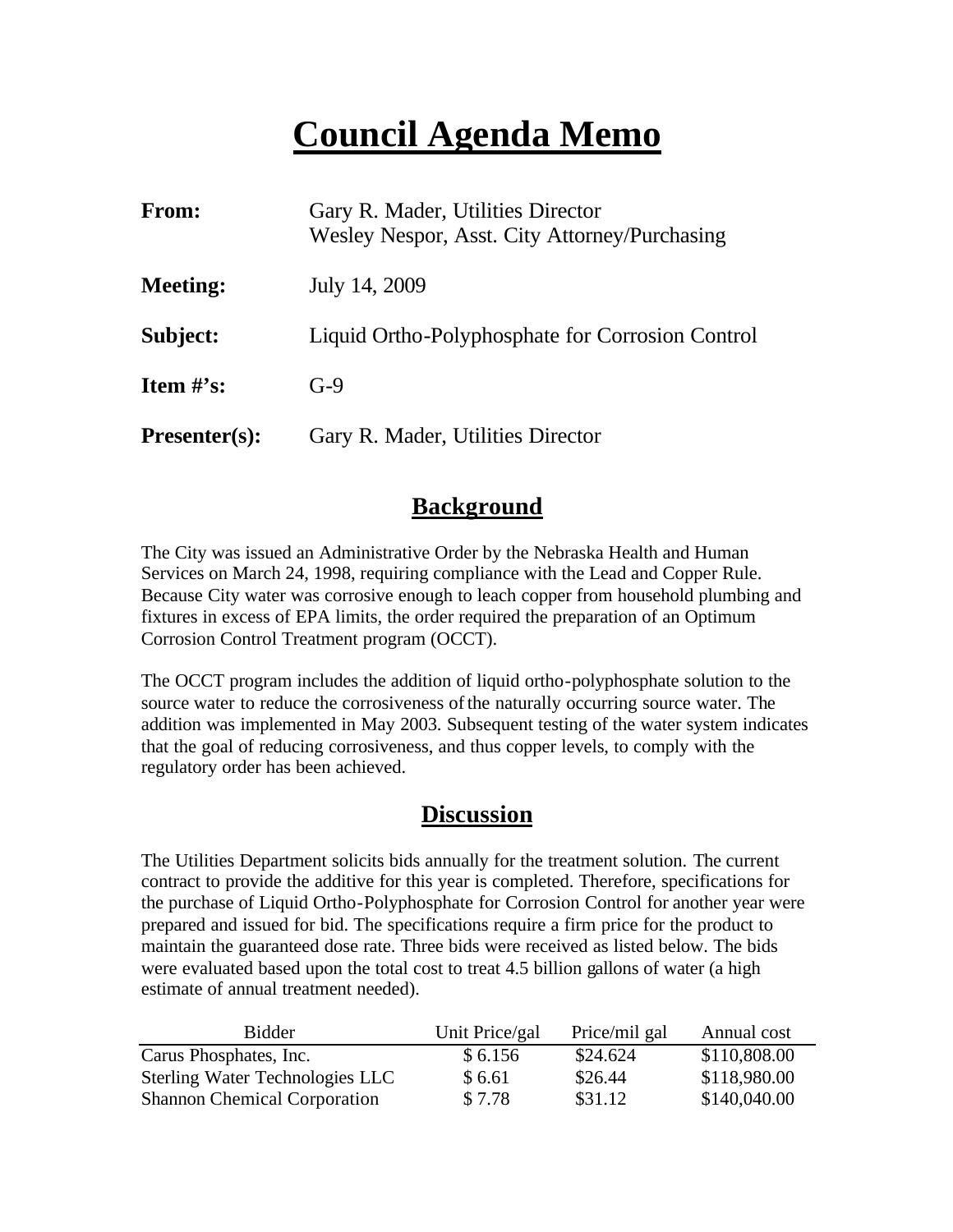Department staff has reviewed the bids for compliance with the City's detailed specifications. The products proposed by the suppliers are similar in chemical composition, as well as with another product successfully used in the past. The current dosage rate has been approved as part of the OCCT and has proven to achieve compliance with State Health Department regulations. Based on using the same dosage rates, the current supplier, Carus Phosphates, is recommended as the low evaluated bidder.

### **Alternatives**

It appears that the Council has the following alternatives concerning the issue at hand. The Council may:

- 1. Move to approve
- 2. Refer the issue to a Committee
- 3. Postpone the issue to future date
- 4. Take no action on the issue

# **Recommendation**

City Administration recommends that the purchase of Liquid Ortho-Polyphosphate for Corrosion Control be awarded to Carus Phosphates, Inc. from Belmont, NC, as the low responsive bidder, for a not-to-exceed price of \$24.624 per million gallons of water treated in an annual amount estimated at \$110,808.00. The actual annual amount will depend on City water usage.

#### **Sample Motion**

Move to approve award for the purchase of Liquid Ortho-Polyphosphate for Corrosion Control in the amount of \$24.624 per million gallons of treated water be awarded to Carus Phosphates, Inc. from Belmont, NC.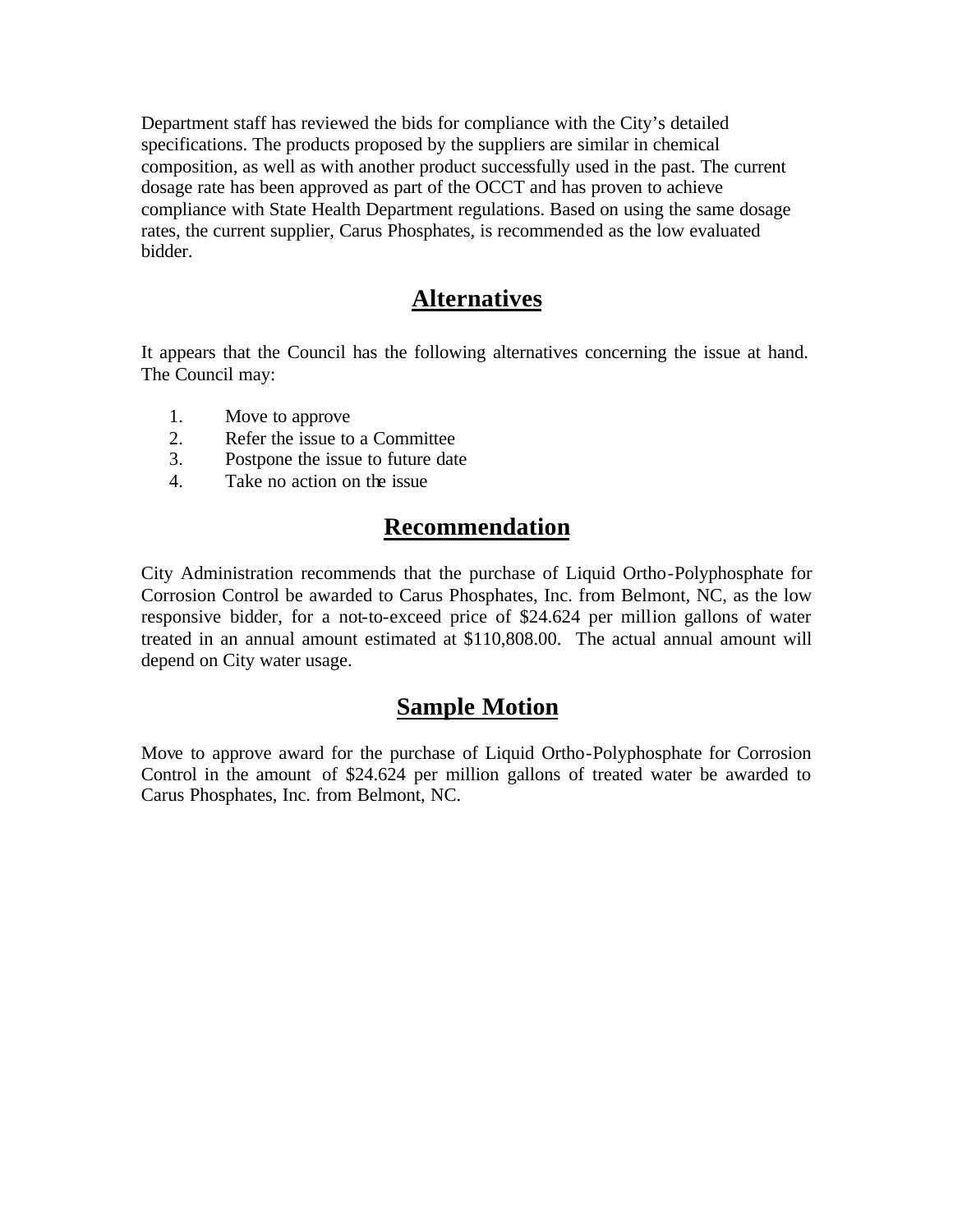#### *Purchasing Division of Legal Department* **INTEROFFICE MEMORANDUM**



Wes Nespor, Purchasing Agent

*Working Together for a Better Tomorrow, Today*

#### **BID OPENING**

| <b>BID OPENING DATE:</b>      | June 30, 2009 at 11:15 a.m.                             |
|-------------------------------|---------------------------------------------------------|
| FOR:                          | <b>Liquid Ortho-Polyphosphate for Corrosion Control</b> |
| <b>DEPARTMENT:</b>            | <b>Utilities</b>                                        |
| <b>ESTIMATE:</b>              | \$175,000.00                                            |
| <b>FUND/ACCOUNT:</b>          | 525                                                     |
| <b>PUBLICATION DATE:</b>      | <b>June 13, 2009</b>                                    |
| <b>NO. POTENTIAL BIDDERS:</b> | 8                                                       |

#### **SUMMARY**

| <b>Bidder:</b>         | <b>Carus Phosphates, Inc.</b>          | <b>Shannon Chemical</b> |
|------------------------|----------------------------------------|-------------------------|
|                        | <b>Belmont, NC</b>                     | Exton, PA               |
| <b>Bid Security:</b>   | <b>International Fidelity Ins. Co.</b> | \$7,002.00              |
| <b>Exceptions:</b>     | <b>None</b>                            | <b>None</b>             |
| <b>Unit Bid Price:</b> | \$6.156                                | \$7.78                  |
| <b>Unit Treatment:</b> | 24.624                                 | 31.12                   |
| <b>Total Cost:</b>     | \$110,808.00                           | \$140,040.00            |

| <b>Bidder:</b>         | <b>Sterling Water Technologies</b>         |  |  |
|------------------------|--------------------------------------------|--|--|
|                        | Croydon, PA                                |  |  |
| <b>Bid Security:</b>   | <b>Travelers Casualty &amp; Surety Co.</b> |  |  |
| <b>Exceptions:</b>     | <b>None</b>                                |  |  |
| <b>Unit Bid Price:</b> | \$6.61                                     |  |  |
| <b>Unit Treatment:</b> | 26.44                                      |  |  |
| <b>Total Cost:</b>     | \$118,980.00                               |  |  |

cc: Gary Mader, Utilities Director Bob Smith, Assist. Utilities Director Dale Shotkoski, City Attorney Wes Nespor, Purchasing Agent

Jeff Pederson, City Administrator Pat Gericke, Utilities Admin. Assist.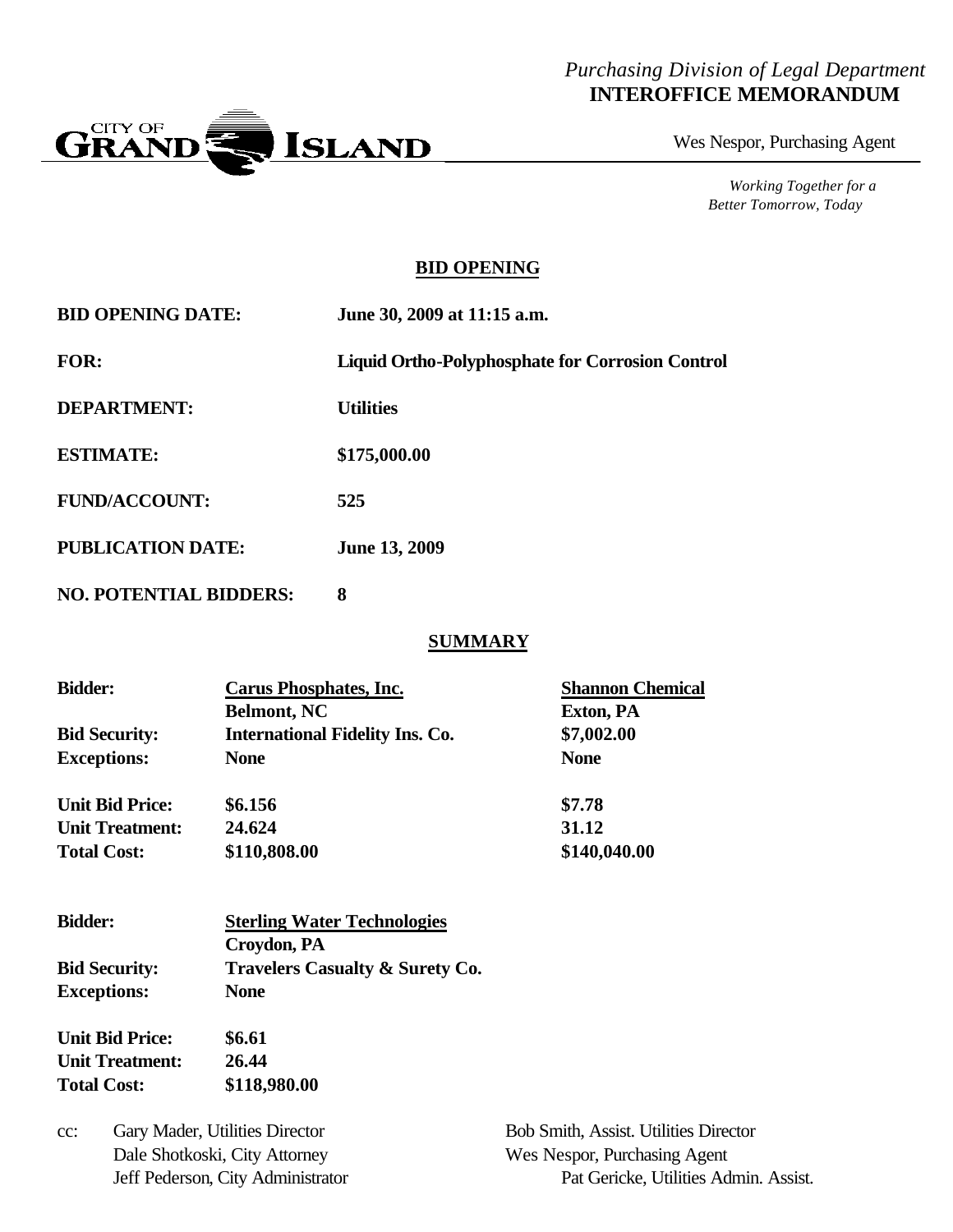**P1345**